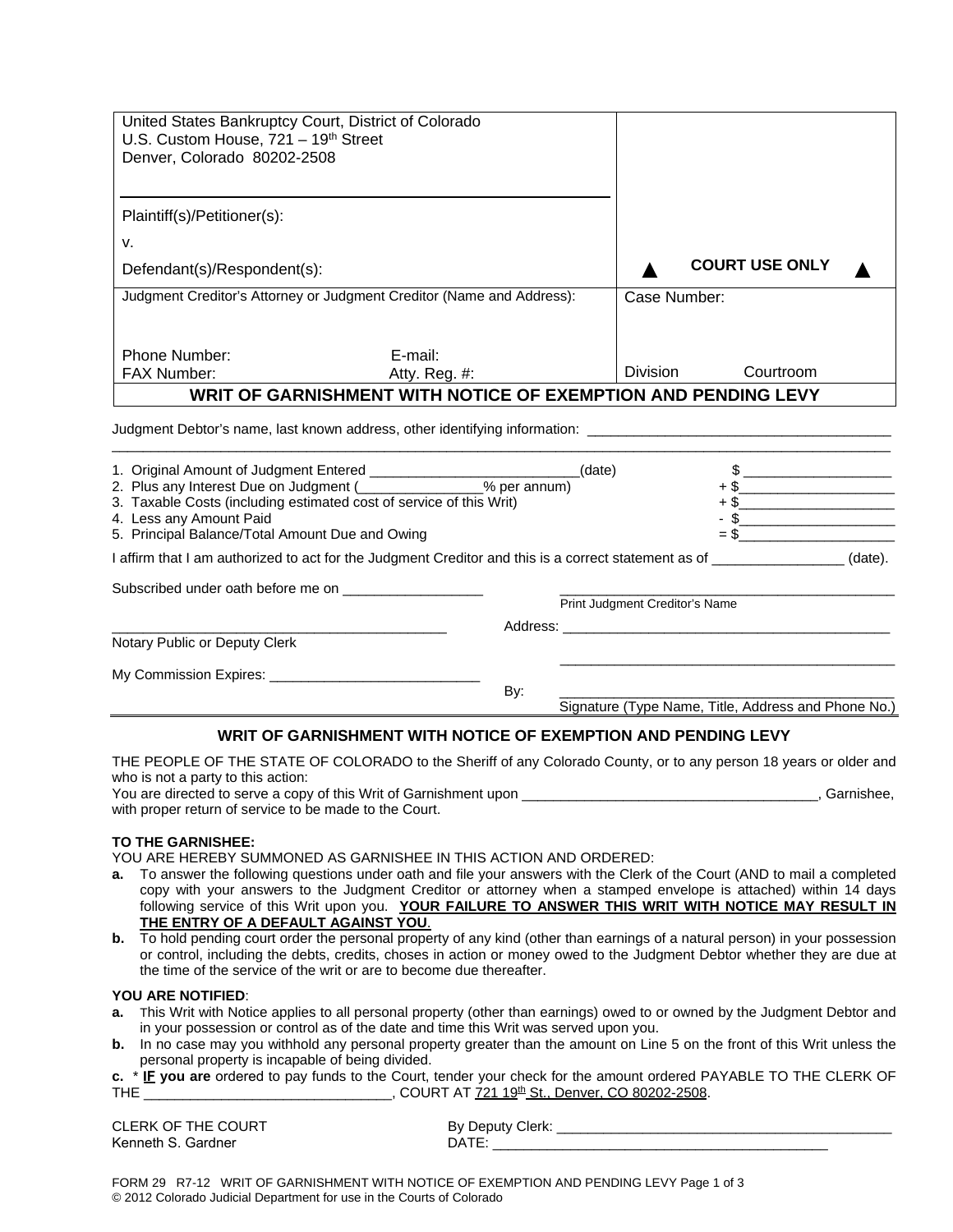# **QUESTIONS TO BE ANSWERED BY GARNISHEE**

|                                                                                                                                                                                                                                                                                                                                                                                                                                                                           | Case Number: ___________________                                                                                                                                                                                                     |  |  |  |
|---------------------------------------------------------------------------------------------------------------------------------------------------------------------------------------------------------------------------------------------------------------------------------------------------------------------------------------------------------------------------------------------------------------------------------------------------------------------------|--------------------------------------------------------------------------------------------------------------------------------------------------------------------------------------------------------------------------------------|--|--|--|
| The following questions MUST be answered by you under oath:<br>a. On the date and time this Writ was served upon you, did you possess or control any personal property of the Judgment<br>Debtor or did you owe any rents, payments, obligations, debts or moneys other than earnings to the Judgment Debtor?<br>$\Box$ YES $\Box$ NO<br><b>b.</b> If YES, list all items of personal property and their location(s) and/or describe the nature and amount of the debt or |                                                                                                                                                                                                                                      |  |  |  |
|                                                                                                                                                                                                                                                                                                                                                                                                                                                                           | c. Do you claim any setoff against any property, debt or obligation listed above? $\Box$ YES<br>$\Box$ NO<br>d. If you answered YES to question c, describe the nature and amount of the setoff claimed:                             |  |  |  |
|                                                                                                                                                                                                                                                                                                                                                                                                                                                                           | I affirm that I am authorized to act for the Garnishee and the above answers are true and correct.                                                                                                                                   |  |  |  |
|                                                                                                                                                                                                                                                                                                                                                                                                                                                                           |                                                                                                                                                                                                                                      |  |  |  |
|                                                                                                                                                                                                                                                                                                                                                                                                                                                                           |                                                                                                                                                                                                                                      |  |  |  |
|                                                                                                                                                                                                                                                                                                                                                                                                                                                                           | <b>Example 2008 Service School School School School School School School School School School School School School School School School School School School School School School School School School School School School Scho</b> |  |  |  |
| Notary Public/Deputy Clerk                                                                                                                                                                                                                                                                                                                                                                                                                                                |                                                                                                                                                                                                                                      |  |  |  |
|                                                                                                                                                                                                                                                                                                                                                                                                                                                                           | My Commission Expires: ________________________________Name of Person Answering (Print) ____________________________                                                                                                                 |  |  |  |
|                                                                                                                                                                                                                                                                                                                                                                                                                                                                           |                                                                                                                                                                                                                                      |  |  |  |

## **NOTICE TO JUDGMENT DEBTOR OF EXEMPTION AND PENDING LEVY**

This Writ with Notice is a Court order which may cause your property or money to be held and taken to pay a judgment entered against you. You have legal rights which may prevent all or part of your money or property from being taken. That part of the money or property which may not be taken is called "exempt property". A partial list of "exempt property" is shown below, along with the law which may make all or part of your money or property exempt. The purpose of this notice is to tell you about these rights.

## **PARTIAL LIST OF EXEMPT PROPERTY**

- **1.** All or part of your property listed in Sections 13-54-101 and 102, C.R.S., including clothing, jewelry, books, burial sites, household goods, food and fuel, farm animals, seed, tools, equipment and implements, military allowances, stock-in-trade and certain items used in your occupation, bicycles, motor vehicles (greater for disabled persons), life insurance, income tax refunds, including a refund attributed to an earned income tax credit or child tax credit, money received because of loss of property or for personal injury, equipment that you need because of your health, or money received because you were a victim of a crime.
- **2.** All or part of your earnings under Section 13-54-104, C.R.S.
- **3.** Worker's compensation benefits under Section 8-42-124, C.R.S.
- **4.** Unemployment compensation benefits under Section 8-80-103, C.R.S.
- **5.** Group life insurance benefits under Section 10-7-205, C.R.S.
- **6.** Health insurance benefits under Section 10-16-212, C.R.S.
- **7.** Fraternal society benefits under Section 10-14-403, C.R.S.
- **8.** Family allowances under Section 15-11-404, C.R.S.
- **9.** Teachers' retirement fund benefits under Section 22-64-120, C.R.S.
- **10.** Public employees' retirement benefits (PERA) under Sections 24-51-212 and 24-54-111, C.R.S.
- **11.** Social security benefits (OASDI, SSI) under 42 U.S.C. §407.
- **12.** Railroad employee retirement benefits under 45 U.S.C. §231m.
- **13.** Public assistance benefits (OAP, AFDC, TANF, AND, AB, LEAP) under Section 26-2-131, C.R.S.
- **14.** Police Officer's and Firefighter's pension fund payments under Sections 31-30-1117 & 31-30.5-208 and 31-31-203, C.R.S.
- **15.** Utility and security deposits under Section 13-54-102(1)(r), C.R.S.
- **16.** Proceeds of the sale of homestead property under Section 38-41-207, C.R.S.
- **17.** Veteran's Administration benefits under 38 U.S.C. §5301.
- **18.** Civil service retirement benefits under 5 U.S.C. §8346.
- **19.** Mobile homes and trailers under Section 38-41-201.6, C.R.S.
- **20.** Certain retirement and pension funds and benefits under Section 13-54-102(1)(s), C.R.S.
- **21.** A Court-ordered child support or maintenance obligation or payment under Section 13-54-102(1)(u), C.R.S.
- **22.** Public or private disability benefits under Section 13-54-102(1)(v), C.R.S.